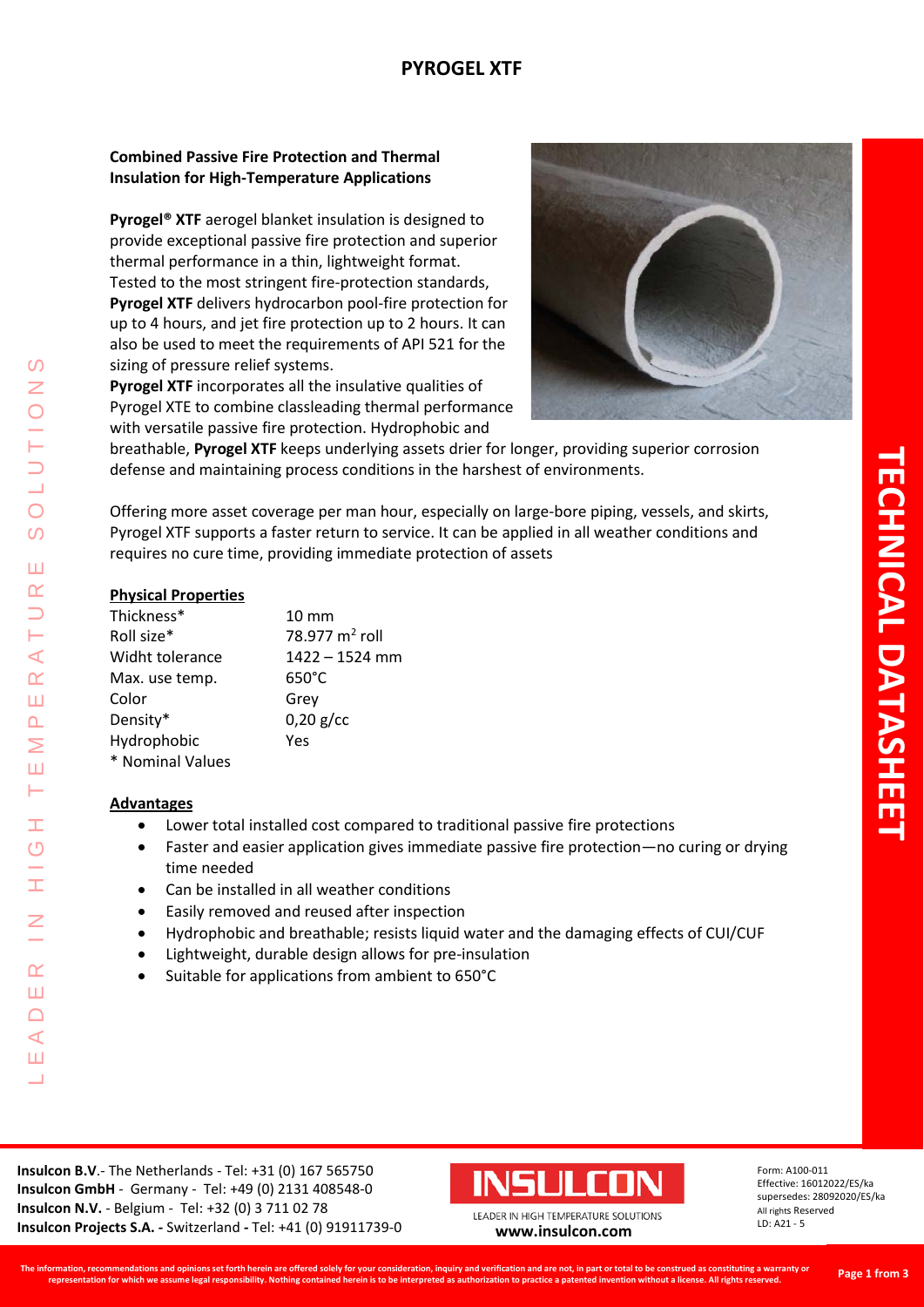

### **Thermal conductivity\* - Tested in accordance with ASTM C1777**

| $\circ$<br>Mean<br>Temp.<br>֊ | w       | 100      | 200 | 300      | 400 | 500 | 600 |
|-------------------------------|---------|----------|-----|----------|-----|-----|-----|
| $mW/m-K$<br>n                 | ີ<br>∠∪ | ີ<br>ر ے | 28  | ~~<br>35 | 46  | 64  | 89  |

\* Thermal conductivity measurements taken at a compressive load of 2 psi

### **Performance properties of Pyrogel XTF insulation blanket**

| <b>Test procedure</b> | <b>Property</b>                        | <b>Results</b>                            |
|-----------------------|----------------------------------------|-------------------------------------------|
| ASTM $C1651$          | <b>Compressive Resistance</b>          | $\geq$ 3 psi (20.7 kPa) @ 10% deformation |
| ASTM C411             | <b>Hot Surface Performance</b>         | Pass <sup>2</sup>                         |
| ASTM C447             | <b>Estimation of Maximum</b>           |                                           |
|                       | Use Temperature                        | $650^{\circ}$ C                           |
| ASTM C795             | <b>Insulation for Use Over</b>         |                                           |
|                       | <b>Austenitic Stainless Steel</b>      | Pass                                      |
| ASTM C1101/1101M      | Flexibility of Blanket Insulation      | Flexible                                  |
| ASTM C1104/1104M      | <b>Water Vapor Sorption</b>            | $\leq$ 5% (by weight)                     |
| <b>ASTM C1338</b>     | <b>Fungal Resistance of Insulation</b> |                                           |
|                       | <b>Materials</b>                       | No Growth                                 |
| <b>ASTM C1617</b>     | Corrosiveness to Steel                 | Pass <sup>2</sup>                         |
| <b>ASTM C1763</b>     | Water Absorption by Immersion          | Pass $2$                                  |
| ASTM E84              | <b>Surface Burning Characteristics</b> | Flame Spread Index $\leq$ 5               |
|                       |                                        | Smoke Developed Index ≤ 10                |

[1] Compression resistance measured using a preload of 2 psi.

[2] Passes criteria established in ASTM C1728

LEADER IN HIGH TEMPERATURE SOLUTIONS

 $\pm$ 

 $\frac{G}{H}$ 

 $\overline{z}$ 

 $\alpha$ Ш  $\Box$  $\prec$ Ш ┙

 $\Omega$ 

 $\overline{z}$ 

 $\bigcirc$ 

**ULUUTI** 

 $\overline{O}$ 

Ш  $\alpha$  $\Box$ ⊢  $\prec$  $\alpha$ Ш  $\Delta$ Σ Ш Н



Form: A100-011 Effective: 16012022/ES/ka supersedes: 28092020/ES/ka All rights Reserved LD: A21 - 5

**Page 2 from 3**